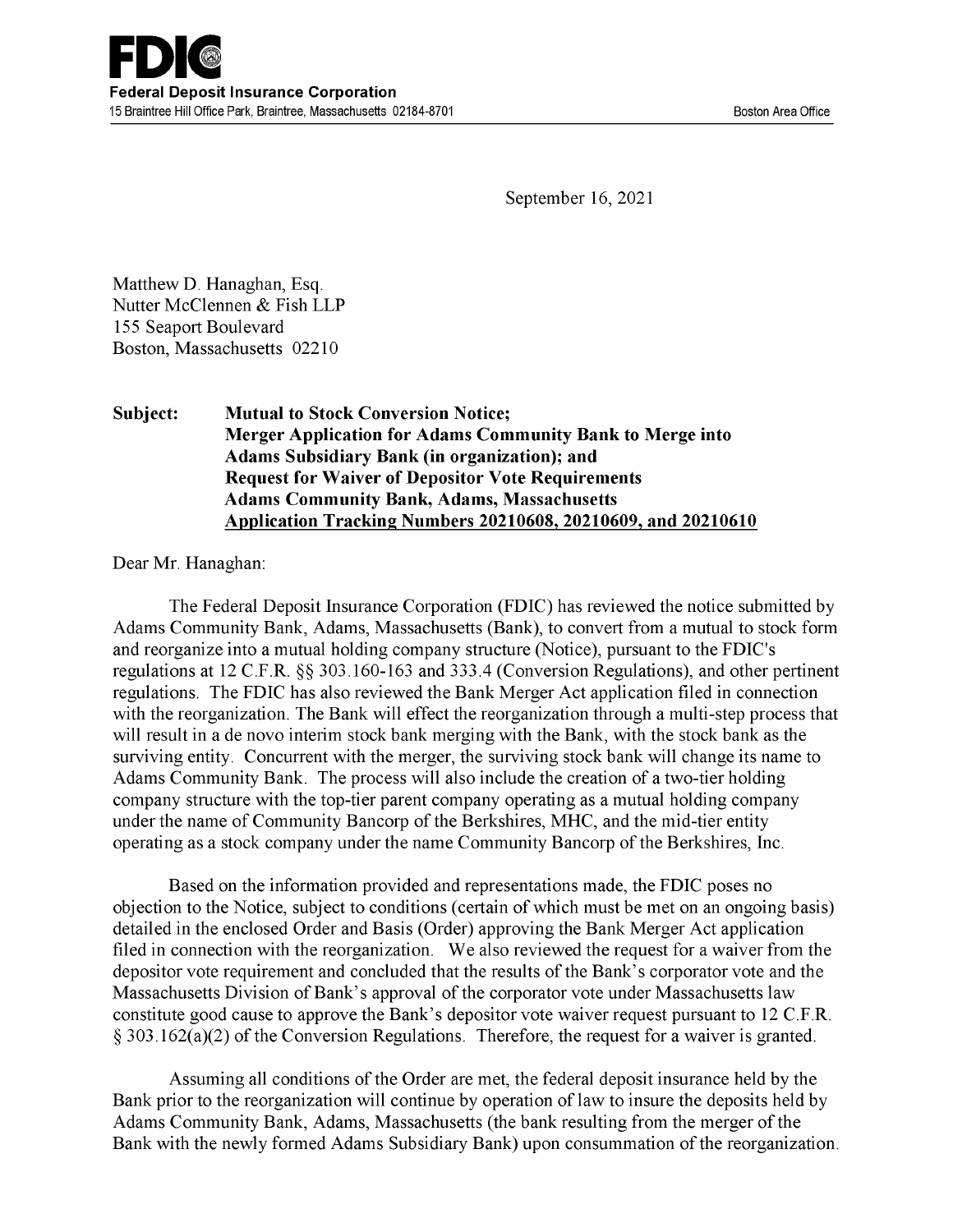Pursuant to 12 U.S.C. § 1814(d), the deposits of Adams Community Bank, Adams, Massachusetts, the resulting bank, will continue to be insured by the Deposit Insurance Fund following the reorganization under the same Certificate of Deposit Insurance that was originally issued to the Bank.

The Bank, as the transferring insured depository institution, is required to file with this office, within 30 days after the transfer of all deposit liabilities from the Bank, a Certification of Total Assumption of Deposits pursuant to Part 307 of the FDIC's Rules and Regulations, 12 C.F.R. § 307.

If an extension of the time limitation prescribed in the Order is required, a letter application requesting a specified extension should be submitted to this office. If you have any questions, please contact Case Manager Christine K. Viola at (781) 794-5513 or cviola@fdic.gov.

> Sincerely, Marianne Hatheway Deputy Regional Director

Enclosure

cc: Board of Trustees Adams Community Bank

> Mary L. Gallagher Commissioner of Banks Massachusetts Division of Bank

Scott Chu Lead Risk Analyst Supervision, Regulation & Credit Federal Reserve Bank of Boston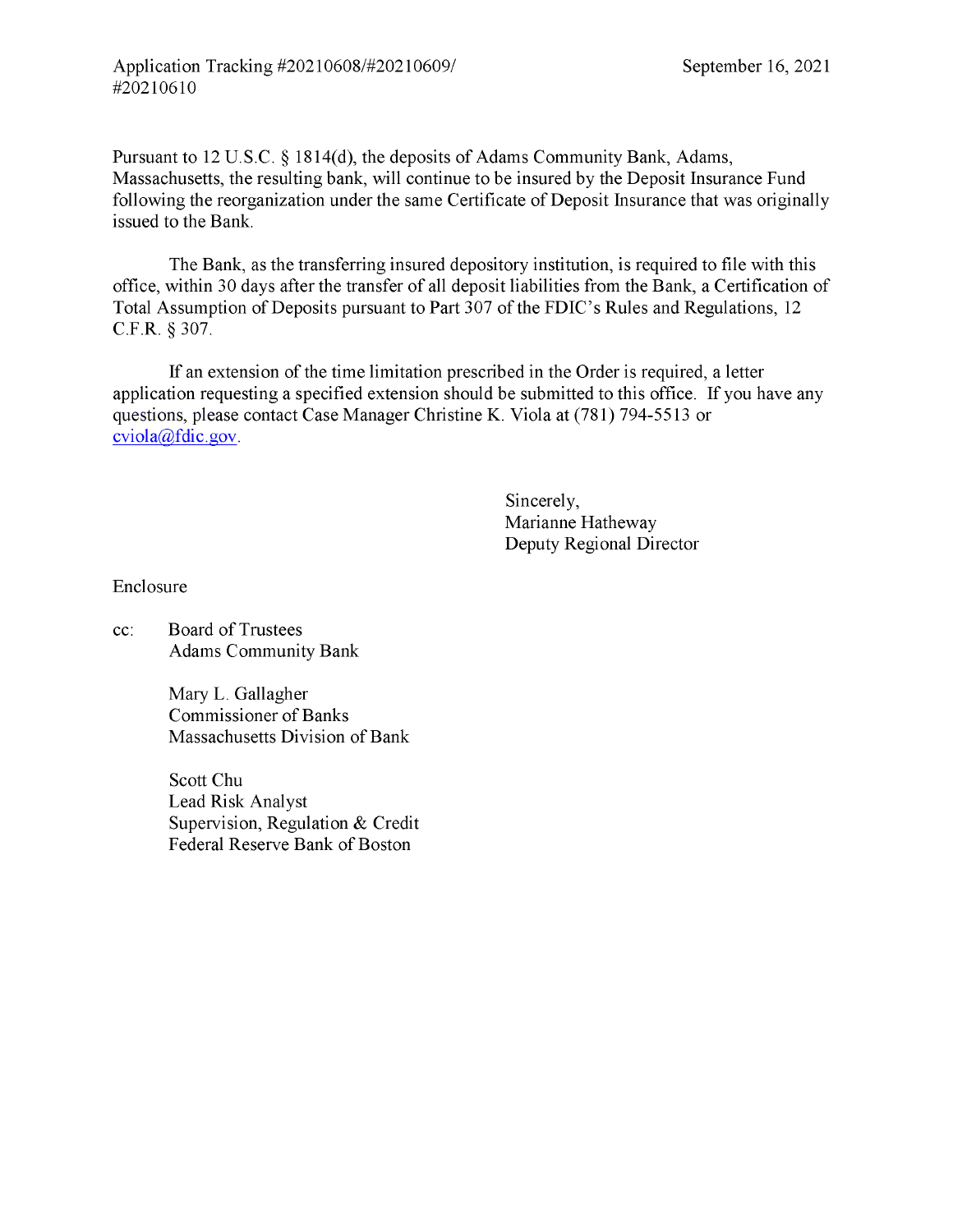# FEDERAL DEPOSIT INSURANCE CORPORATION

## RE: Adams Community Bank Adams, Berkshire County, Massachusetts

### Application for Consent to Merge

#### ORDER AND BASIS FOR APPROVAL

Pursuant to Section 18(c) of the Federal Deposit Insurance (FDI) Act, Adams Community Bank ("Bank"), Adams, Berkshire County, Massachusetts, currently a state -chartered, mutually -owned Deposit Insurance Fund (DIF) member with total assets of \$839,024,000 and total deposits of \$737,089,000 as of June 30, 2021, has filed an application for the FDIC's consent to merge with Adams Subsidiary Bank, Adams, Massachusetts, a proposed new interim state -chartered stock savings bank. The application is intended to facilitate the reorganization of the Bank into a mutual holding company structure with a mid -tier stock holding company and a Massachusetts -chartered, subsidiary stock savings bank.

Pursuant to the Plan of Reorganization, the Bank will undertake the following steps:

- 1. The Bank will cause a new mutual savings bank to be chartered, to be known as Adams Interim Mutual Bank (the "Interim Mutual Bank");
- 2. Immediately following its formation, Interim Mutual Bank will promptly amend and restate its charter to become a mutual holding company known as Community Bancorp of the Berkshires, MHC (the "MHC");
- 3. The MHC will simultaneously establish Adams Subsidiary Bank ("Subsidiary Stock Bank") as a new, wholly owned, Massachusetts -chartered subsidiary savings bank in the stock form of organization;
- 4. The MHC will also immediately establish a new, wholly owned, Massachusetts -chartered subsidiary holding company to be known as Community Bancorp of the Berkshires, Inc. (the "Stock Holding Company") as a separate wholly-owned subsidiary;
- 5. Immediately thereafter, the Bank will merge with and into Subsidiary Stock Bank, with Subsidiary Stock Bank surviving the merger as the Resulting Bank. The assets and liabilities, including all of the deposit liabilities of the Bank, will be transferred to Resulting Bank, to be named Adams Community Bank, and the charter of the mutual bank will terminate by operation of law as a result of the merger.
- 6. The MHC will immediately thereafter contribute 100% of the issued and outstanding shares of stock of the Resulting Bank to the Stock Holding Company (the "Contribution"), resulting in the Stock Holding Company owning 100% of the issued and outstanding stock of the Resulting Bank. MHC will continue to hold 100% of the stock of Community Bancorp of the Berkshires, Inc., the mid-tier Stock Holding Company.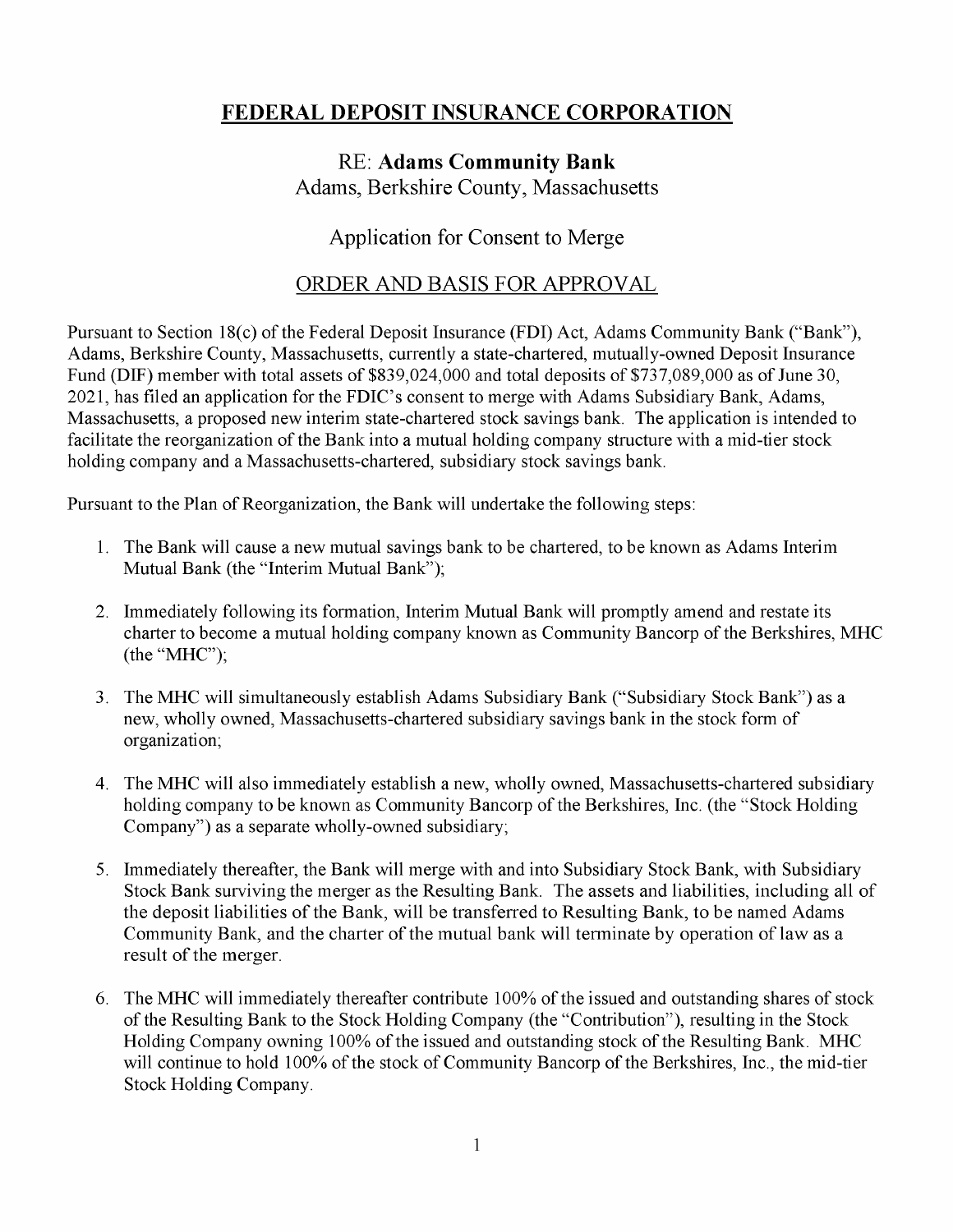Following the merger and Contribution, the Resulting Bank will be a direct, wholly owned subsidiary of the Stock Holding Company, which in turn will be a direct, wholly owned subsidiary of the MHC. The corporate structure will be as follows:



Upon consummation of the proposed transaction, the deposits of Resulting Bank will be insured by the DIF. Resulting Bank will utilize the same branch offices and provide the same services as the Bank, and continue to be governed by the current management team. Neither the Interim Mutual Bank nor the Subsidiary Stock Bank will conduct any banking business during the brief period of time that they remain in existence as separate banks.

Related and necessary applications for the Plan of Reorganization were filed with the Board of Governors of the Federal Reserve System and the Division of Banks of the Commonwealth of Massachusetts. Decisions by the Federal Reserve and the Division of Banks on these applications are pending.

Notice of the proposed transaction, in a form approved by the FDIC, has been published pursuant to the FDI Act. A review of available information, including the Community Reinvestment Act (CRA) Statement of the proponent, disclosed no inconsistencies with the purposes of the CRA. Resultant Bank is expected to meet the credit needs of its community, consistent with the safe and sound operation of the institution.

In connection with the merger application, the FDIC has taken into consideration the effect on competition, financial and managerial resources and future prospects of the proponent bank and the resultant bank, the convenience and needs of the community to be served, and the effect of the proposed transaction on competition. The FDIC has also taken into consideration the effectiveness of the insured depository institution involved in the proposed merger transaction in combating money-laundering activities, and the risk posed by the transaction to the stability of the U.S. banking or financial system.

Having found favorably on all statutory factors, it is the FDIC's judgment that the application for consent to merge should be and is hereby approved subject to the following conditions, some of which are continuing in nature:

1. Except for the issuance of all of the shares of Adams Subsidiary Bank (Subsidiary Stock Bank) to Community Bancorp of the Berkshires, MHC (Mutual Holding Company) and the contribution of that stock to Community Bancorp of the Berkshires, Inc. (Stock Holding Company), no shares of stock of the Subsidiary Stock Bank shall be sold, transferred, or otherwise disposed of, to any person (including any Employee Stock Ownership Plan) unless prior written notice is provided to, and written non-objection is received from, the FDIC's New York Regional Director.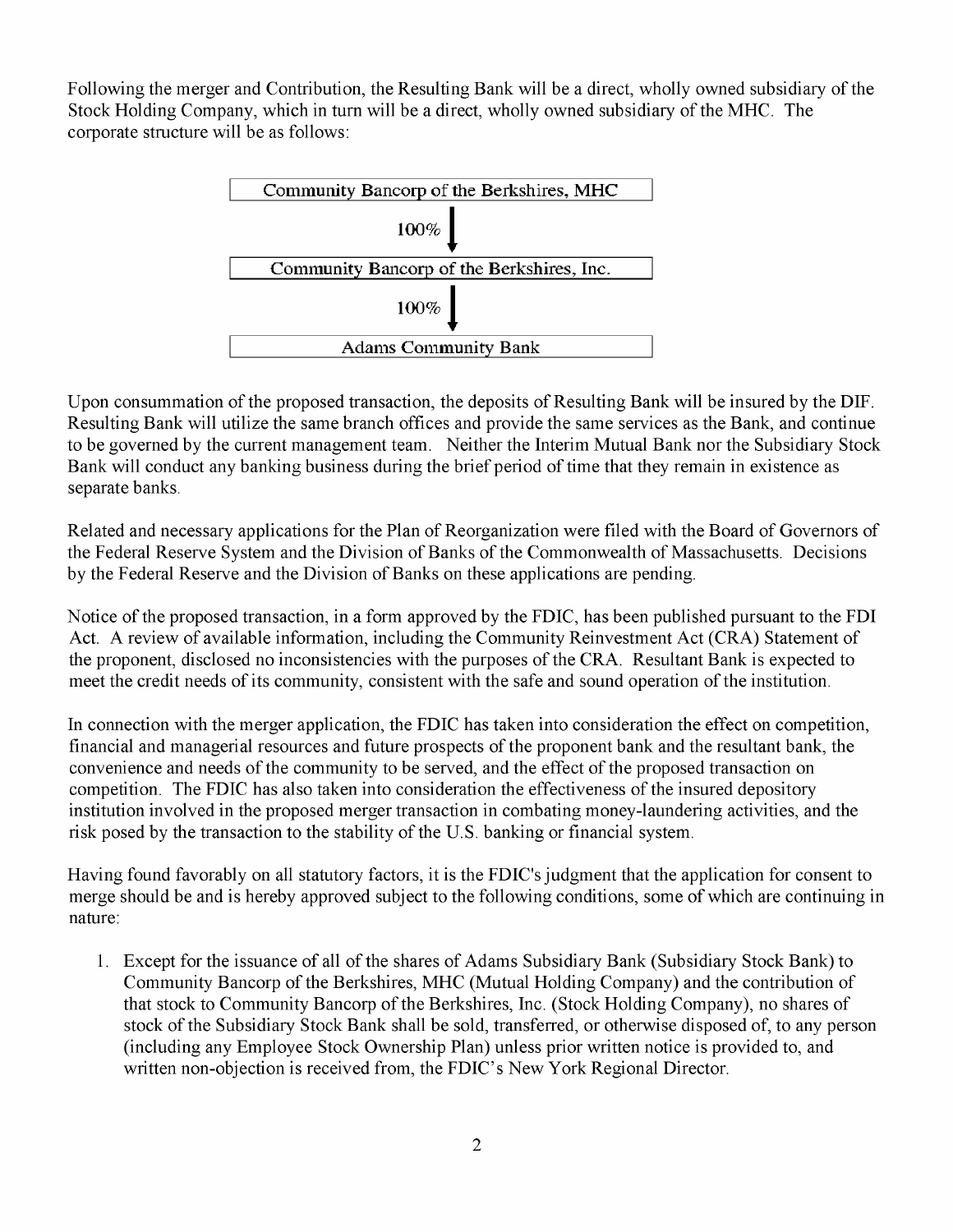- 2. Prior to a sale, transfer or other disposition of any shares of the Stock Holding Company by the Mutual Holding Company to any person (including any Employee Stock Ownership Plan) or a conversion of the Mutual Holding Company to stock form, the Subsidiary Stock Bank shall provide prior written notice to the FDIC's New York Regional Director and include copies of all documents filed with the state and Federal banking and/or securities regulators in connection with any sale, transfer, disposition, or conversion.
- 3. Should any shares of stock of either the Subsidiary Stock Bank or the Stock Holding Company be issued to persons other than the Stock Holding Company and the Mutual Holding Company, any dividends waived by the Mutual Holding Company shall be retained by the Stock Holding Company or the Subsidiary Stock Bank and must be segregated, earmarked or otherwise identified on its books and records. Such amounts must be taken into account in any valuation of the institution and factored into the calculation used in establishing a fair and reasonable basis for exchanging shares in any subsequent conversion of the Mutual Holding Company to stock form. Such amounts shall not be available for payment to, or the value thereof transferred to, minority shareholders by any means, including through dividend payments or upon liquidation.
- 4. Any change in proposed senior executive officers or the board of directors, prior to the consummation of the proposed transactions, will render this approval null and void unless the Bank submits prior written notice to, and receives written non -objection from, the FDIC's New York Regional Director prior to the consummation of the proposed transactions.
- 5. During the three-year period after the close of the proposed transactions, the Subsidiary Stock Bank shall operate within the parameters set forth in the business plan submitted with the Notice and must provide prior written notice to and receive written non -objection from, the FDIC's New York Regional Director prior to implementing any material deviation or change from the business plan (including, but not limited to, any merger, acquisition, or business combination.
- 6. The Subsidiary Stock Bank shall provide 30 days written notice to the FDIC's New York Regional Director prior to implementing any policy or executing any agreement with the Mutual Holding Company or any of the Subsidiary Stock Bank's affiliates related to the allocation and sharing of costs with the Subsidiary Stock Bank. A copy of the proposed policy or agreement shall be provided with the written notice. The Subsidiary Stock Bank shall not implement any such policy or execute such agreement if the FDIC's New York Regional Director objects in writing to such policy or agreement within the 30 -day notice period.
- 7. The Bank shall provide written evidence that all necessary and final approvals regarding the proposed transactions have been received from the appropriate Federal and state authorities.
- 8. The proposed transactions may not be consummated later than six months after the date of the FDIC's non -objection unless such period is extended for good cause by the FDIC.
- 9. The Bank acknowledges that any letter of non -objection from the FDIC is conditioned on the facts and circumstances as currently known to the FDIC, and the Bank shall notify the FDIC's New York Regional Director as soon as the Bank becomes aware of any material changes in the facts and circumstances prior to the consummation of the proposed transactions.